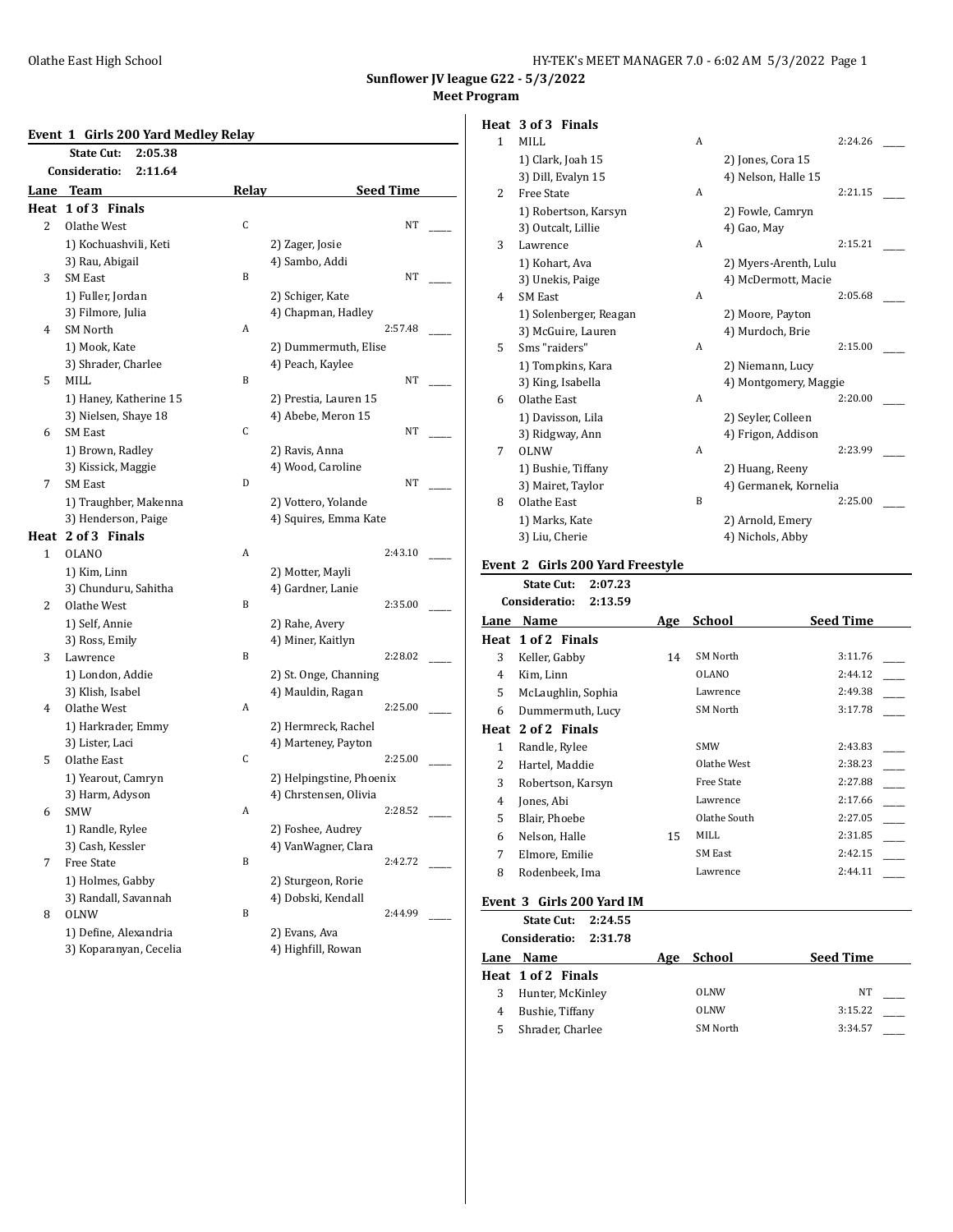# **Heat 2 Finals (#3 Girls 200 Yard IM)**

| Chikanda, Anotida   |    | <b>Free State</b> | 3:05.87 |  |
|---------------------|----|-------------------|---------|--|
| Gao, May            |    | <b>Free State</b> | 2:56.71 |  |
| Liu. Cherie         |    | Olathe East       | 2:51.63 |  |
| Kissick, Maggie     |    | SM East           | 2:46.24 |  |
| Kohart. Ava         |    | Lawrence          | 2:50.15 |  |
| Solenberger, Reagan |    | SM East           | 2:54.79 |  |
| Clark, Joah         | 15 | MILL              | 2:59.91 |  |
|                     |    |                   |         |  |

#### **Event 4 Girls 50 Yard Freestyle**

#### **State Cut: 26.29 Consideratio: 27.60**

|                | consideratio:<br>27.OU |    |                |                                   |
|----------------|------------------------|----|----------------|-----------------------------------|
|                | Lane Name              |    | Age School     | Seed Time                         |
|                | Heat 1 of 15 Finals    |    |                |                                   |
| 3              | Mezgebu, Afomia        |    | Olathe South   | 46.53                             |
| $\overline{4}$ | Hubbell, Callie        |    | Olathe East    | 44.82                             |
| 5              | Kirkpatrick, Laiyah    | 14 | <b>MILL</b>    | 45.85                             |
| 6              | Baitore, Aru           |    | Olathe East    | 50.03                             |
|                | Heat 2 of 15 Finals    |    |                |                                   |
| $\mathbf{1}$   | Abebe, Meron           | 15 | <b>MILL</b>    | 43.05                             |
| 2              | Reed, Anna             |    | Sms "raiders"  | 41.22                             |
| 3              | Rojas-Bouhouch, Amani  |    | Lawrence       | 40.86                             |
| 4              | Guinto, Maya           |    | <b>SMW</b>     | 40.56                             |
| 5              | Theno, Madison         |    | <b>SMW</b>     | 40.69                             |
| 6              | Wilson, Kate           |    | Olathe South   | 41.07                             |
| 7              | Diaz, Aimar            |    | Sms "raiders"  | 41.32                             |
| 8              | Decker, Alex           |    | Olathe East    | 44.78                             |
|                | Heat 3 of 15 Finals    |    |                |                                   |
| 1              | Lopez Reyes, Betsy     |    | Sms "raiders"  | 40.25                             |
| $\overline{c}$ | Evans, Ava             |    | <b>OLNW</b>    | 40.12                             |
| 3              | Kochuashvili, Keti     |    | Olathe West    | 39.37                             |
| 4              | Juarez, Zoe            |    | Olathe South   | 38.75                             |
| 5              | Nielsen, Gabriella     | 16 | <b>MILL</b>    | 39.24                             |
| 6              | McLain, Marissa        |    | Sms "raiders"  | 40.01                             |
| 7              | Zager, Josie           |    | Olathe West    | 40.15                             |
| 8              | Dull, Nevaeh           |    | SM North       | 40.55                             |
|                | Heat 4 of 15 Finals    |    |                |                                   |
| $\mathbf{1}$   | Comes, Rosemary        |    | <b>SM East</b> | 38.40                             |
| 2              | Scoville, Reese        |    | <b>SMW</b>     | 38.06                             |
| 3              | Niemann, Lucy          |    | Sms "raiders"  | 37.88                             |
| 4              | Ravis, Anna            |    | <b>SM East</b> | 37.26<br>$\overline{\phantom{a}}$ |
| 5              | Self, Annie            |    | Olathe West    | 37.85                             |
| 6              | Prestia, Lauren        | 15 | MILL           | 37.92                             |
| 7              | Hernandez, Erika       |    | SM North       | 38.27                             |
| 8              | Frye, Lily             |    | Olathe South   | 38.67                             |
|                | Heat 5 of 15 Finals    |    |                |                                   |
| $\mathbf{1}$   | Morse, Channing        |    | Lawrence       | 36.83                             |
| 2              | Rau, Abigail           |    | Olathe West    | 36.73                             |
| 3              | Baldassaro, Isabel     |    | <b>SM East</b> | 36.23<br>$\overline{\phantom{a}}$ |
| 4              | Yearout, Camryn        |    | Olathe East    | 36.08                             |
| 5              | Fraitekh, Sireen       | 16 | <b>MILL</b>    | 36.16                             |
| 6              | Loss, Ashlyn           |    | <b>SMW</b>     | 36.51                             |
| 7              | Foshee, Audrey         |    | SMW            | 36.76                             |
| 8              | Dummermuth, Lucy       |    | SM North       | 36.93                             |
|                |                        |    |                |                                   |

|                | Heat 6 of 15 Finals  |    |                   |       |
|----------------|----------------------|----|-------------------|-------|
| $\mathbf{1}$   | Rose, Kate           |    | <b>SM East</b>    | 35.90 |
| 2              | Highfill, Rowan      |    | <b>OLNW</b>       | 35.16 |
| 3              | Gardner, Lanie       |    | <b>OLANO</b>      | 34.87 |
| 4              | Traughber, Makenna   |    | <b>SM East</b>    | 34.72 |
| 5              | Fisher, Shoshana     |    | Sms "raiders"     | 34.78 |
| 6              | Haney, Katherine     | 15 | MILL              | 35.08 |
| 7              | Brown, Radley        |    | <b>SM East</b>    | 35.42 |
| 8              | Sambo, Addi          |    | Olathe West       | 35.98 |
|                | Heat 7 of 15 Finals  |    |                   |       |
| 1              | Koparanyan, Cecelia  |    | <b>OLNW</b>       | 34.67 |
| 2              | Cleveland, Paige     |    | Olathe East       | 34.55 |
| 3              | Root, Poppy          |    | <b>SM East</b>    | 34.29 |
| $\overline{4}$ | Hermreck, Rachel     |    | Olathe West       | 34.25 |
| 5              | Schiger, Kate        |    | <b>SM East</b>    | 34.26 |
| 6              | Testa, Elena         |    | <b>OLNW</b>       | 34.47 |
| 7              | Dickerson, Maren     |    | SM East           | 34.64 |
| 8              | Mook, Kate           |    | SM North          | 34.70 |
|                | Heat 8 of 15 Finals  |    |                   |       |
| 1              | Tanner, Kierra       |    | <b>SMW</b>        | 33.96 |
| 2              | Brundige, Larkin     |    | SM East           | 33.92 |
| 3              | Nichols, Abby        |    | Olathe East       | 33.74 |
| 4              | Montoya, Sofia       |    | SMW               | 33.68 |
| 5              | Leach, Lily          |    | Olathe East       | 33.72 |
| 6              | King, Isabella       |    | Sms "raiders"     | 33.78 |
| 7              | Define, Alexandria   |    | <b>OLNW</b>       | 33.96 |
| 8              | Riggs, Tori          |    | SMW               | 34.17 |
|                | Heat 9 of 15 Finals  |    |                   |       |
| 1              | Hakes, Bella         |    | <b>SM East</b>    | 33.59 |
| 2              | Rahe, Avery          |    | Olathe West       | 33.51 |
| 3              | Hayden, Anna         |    | Free State        | 33.37 |
| $\overline{4}$ | Shaw, Nikki          |    | Free State        | 33.28 |
| 5              | Lagerstrom, Reagan   |    | <b>SM East</b>    | 33.29 |
| 6              | Montgomery, Maggie   |    | Sms "raiders"     | 33.39 |
| 7              | Motter, Mayli        |    | <b>OLANO</b>      | 33.58 |
| 8              | Haworth, Allie       |    | Olathe South      | 33.61 |
|                | Heat 10 of 15 Finals |    |                   |       |
| 1              | Vottero, Yolande     |    | SM East           | 33.20 |
| 2              | Deardorff, Claire    |    | <b>SMW</b>        | 33.07 |
| 3              | Moore, Payton        |    | <b>SM East</b>    | 32.87 |
| 4              | Grotzinger, Elliot   |    | Sms "raiders"     | 32.78 |
| 5              | Holmes, Gabby        |    | Free State        | 32.80 |
| 6              | Harkrader, Emmy      |    | Olathe West       | 32.87 |
| 7              | Sturgeon, Rorie      |    | <b>Free State</b> | 33.19 |

8 Cash, Kessler SMW SMW 33.22

1 Miner, Kaitlyn Olathe West 32.51 2 Dobski, Kendall Free State 32.45 Huang, Reeny OLNW 32.08 \_\_\_\_\_ 4 Dill, Evalyn 15 MILL 31.95 5 Rodenbeek, Ima Lawrence 21.98 Davisson, Lila Olathe East 32.40 \_\_\_\_\_ Germanek, Kornelia OLNW 32.49 \_\_\_\_\_ 8 Seyler, Colleen Olathe East 32.75

**Heat 11 of 15 Finals**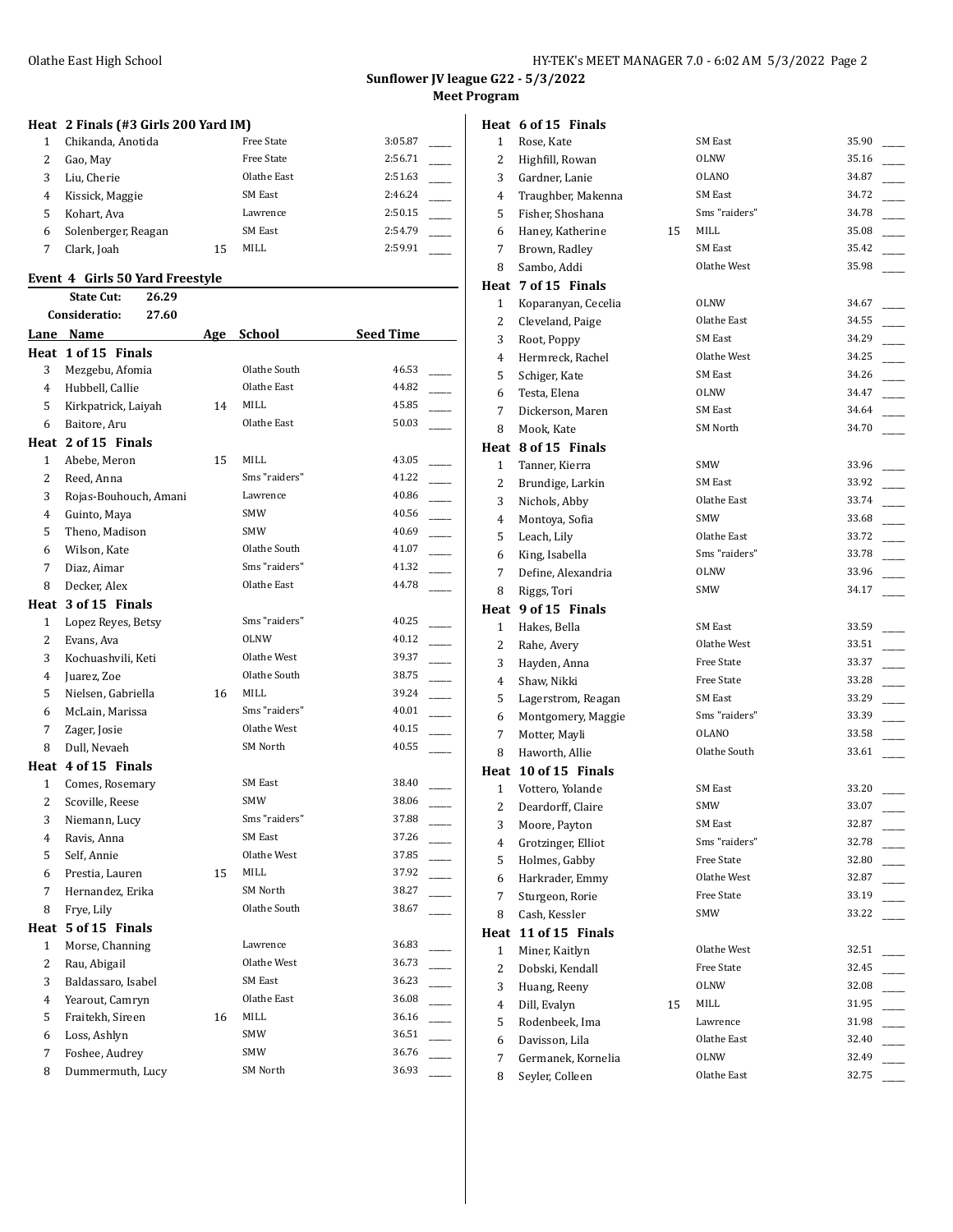| HY-TEK's MEET MANAGER 7.0 - 6:02 AM 5/3/2022 Page 3 |
|-----------------------------------------------------|
|-----------------------------------------------------|

**Event 5 Girls 1 mtr Diving**

# **Heat 12 Finals (#4 Girls 50 Yard Freestyle)**

| 1              | Arnold, Emery         |    | Olathe East       | 31.86                   |
|----------------|-----------------------|----|-------------------|-------------------------|
| 2              | VanWagner, Clara      |    | <b>SMW</b>        | 31.85                   |
| 3              | Chrstensen, Olivia    |    | Olathe East       | 31.74                   |
| 4              | Ridgway, Ann          |    | Olathe East       | 31.70                   |
| 5              | Harm, Adyson          |    | Olathe East       | 31.73                   |
| 6              | Cooper, Margo         |    | <b>Free State</b> | 31.76                   |
| 7              | Squires, Emma Kate    |    | <b>SM East</b>    | 31.85                   |
| 8              | Tompkins, Kara        |    | Sms "raiders"     | 31.93                   |
| Heat           | 13 of 15 Finals       |    |                   |                         |
| $\mathbf{1}$   | Emley, Charlotte      |    | <b>SM East</b>    | 31.48                   |
| $\overline{2}$ | Henderson, Paige      |    | <b>SM East</b>    | 31.38                   |
| 3              | Marteney, Payton      |    | Olathe West       | 31.18                   |
| 4              | Frigon, Addison       |    | Olathe East       | 31.02<br>$\mathcal{L}$  |
| 5              | Ross, Emily           |    | Olathe West       | 31.17                   |
| 6              | Elmore, Emilie        |    | <b>SM East</b>    | 31.37                   |
| 7              | Helpingstine, Phoenix |    | Olathe East       | 31.40                   |
| 8              | Marks, Kate           |    | Olathe East       | 31.59                   |
| Heat           | 14 of 15 Finals       |    |                   |                         |
| $\mathbf{1}$   | Jones, Cora           | 15 | MILL              | 30.83                   |
| $\overline{2}$ | Mairet, Taylor        |    | <b>OLNW</b>       | 30.60                   |
| 3              | Fuller, Jordan        |    | <b>SM East</b>    | 30.47<br>$\overline{a}$ |
| 4              | Roberts, Tayton       |    | Olathe West       | 30.23                   |
| 5              | Sibson, Julia         |    | Olathe East       | $\overline{a}$<br>30.26 |
| 6              | Romero, Olivia        |    | Free State        | 30.59                   |
| 7              | Meier, Natalie        |    | Olathe West       | 30.80                   |
| 8              | Outcalt, Lillie       |    | <b>Free State</b> | 30.99                   |
| Heat           | 15 of 15 Finals       |    |                   |                         |
| $\mathbf{1}$   | Fowle, Camryn         |    | Free State        | 30.11                   |
| $\overline{c}$ | Bergerat, Eden        |    | <b>OLANO</b>      | 30.06                   |
| 3              | Myers-Arenth, Lulu    |    | Lawrence          | 29.29                   |
| 4              | Dill, Alayna          | 17 | MILL              | 28.79                   |
| 5              | McGuire, Lauren       |    | <b>SM East</b>    | 29.17                   |
| 6              | McDermott, Macie      |    | Lawrence          | 29.38                   |
| 7              | Filmore, Julia        |    | SM East           | 30.10                   |
| 8              | Murdoch, Brie         |    | <b>SM East</b>    | 30.19                   |
|                |                       |    |                   |                         |

|                | <b>State Cut:</b><br>180.00 |     |                   |        |  |
|----------------|-----------------------------|-----|-------------------|--------|--|
| Lane           | <b>Name</b>                 | Age | School            |        |  |
|                | Flight 1 of 1 Finals        |     |                   |        |  |
| 1              | Bartlett, Maggie            |     | SM North          | 111.00 |  |
| $\overline{2}$ | Grigoli, Linda              |     | <b>SMW</b>        | 170.75 |  |
| 3              | Hill, Abby                  |     | <b>SM East</b>    | 103.40 |  |
| $\overline{4}$ | Samayoa, Kris               |     | <b>SMW</b>        | 65.65  |  |
| 5              | Dunker, Jette               |     | <b>SMW</b>        | 111.80 |  |
| 6              | Simms, Logan                |     | Olathe West       | 148.00 |  |
| 7              | Hynick, Alexie              |     | <b>OLNW</b>       | 173.75 |  |
| 8              | Van Fleet, Darby            |     | Lawrence          | 150.00 |  |
| 9              | Walker, Eva                 |     | SM North          | 131.25 |  |
| 10             | Springfield, Brooklyn       |     | SM North          | 141.85 |  |
| 11             | Diaz, Jayda                 |     | SM North          | NP     |  |
| 12             | Rau, Andie                  |     | Olathe West       | 128.80 |  |
| 13             | Keaton-Ferren, Rosie        |     | SM North          | NP     |  |
| 14             | Mealman, Addie              |     | <b>SMW</b>        | 126.80 |  |
| 15             | Gedman, Elle                |     | <b>SM East</b>    | 135.05 |  |
| 16             | Fuchs, Ashley               |     | Olathe East       | 137.78 |  |
| 17             | Nash, Claire                |     | SM North          | 136.70 |  |
| 18             | Wright, Summer              |     | <b>OLANO</b>      | 172.85 |  |
| 19             | Ho, Stella                  |     | OLNW              | 177.95 |  |
| 20             | McConnell, Margaret         |     | SM North          | NP     |  |
| 21             | Warrior, Josephine          |     | <b>Free State</b> | NP     |  |
| 22             | Fowler, Peyton              |     | Lawrence          | 179.20 |  |
| 23             | Wells, Maggie               |     | <b>SM East</b>    | 124.45 |  |
| 24             | Bell, Addison               |     | SM North          | 99.40  |  |
| 25             | Kingery, Meara              |     | Lawrence          | 170.75 |  |
| 26             | Walker, Merritt             |     | OLNW              | 195.40 |  |
| 27             | Volante, Amelia             |     | <b>OLNW</b>       | 147.80 |  |
| 28             | Huang, Maya                 |     | <b>Free State</b> | NP     |  |
| 29             | Wirth, Sophie               |     | Lawrence          | 175.80 |  |
| 30             | Smith, Hadley               |     | Olathe West       | 165.00 |  |
| 31             | Basha, Sameen               |     | <b>SMW</b>        | 95.45  |  |
| 32             | Sandstrom, Natalee          |     | <b>SM East</b>    | 126.35 |  |
| 33             | Bailey, Gabi                |     | <b>SMW</b>        | 93.00  |  |
| 34             | McConwell, Sarah            |     | <b>SM East</b>    | 120.85 |  |
| 35             | Houghton, Jeanine           |     | <b>SMW</b>        | 175.05 |  |
| 36             | Hunt, Libby                 |     | SMW               | NP     |  |
| 37             | Hubbell, Melia              |     | OLANO             | 137.05 |  |
| 38             | Mitchell, Maia              |     | <b>OLANO</b>      | 189.70 |  |
| 39             | Qualseth, Mallory           |     | <b>Free State</b> | NP     |  |
| 40             | Forshee, Savannah           |     | <b>OLANO</b>      | 136.25 |  |
|                |                             |     |                   |        |  |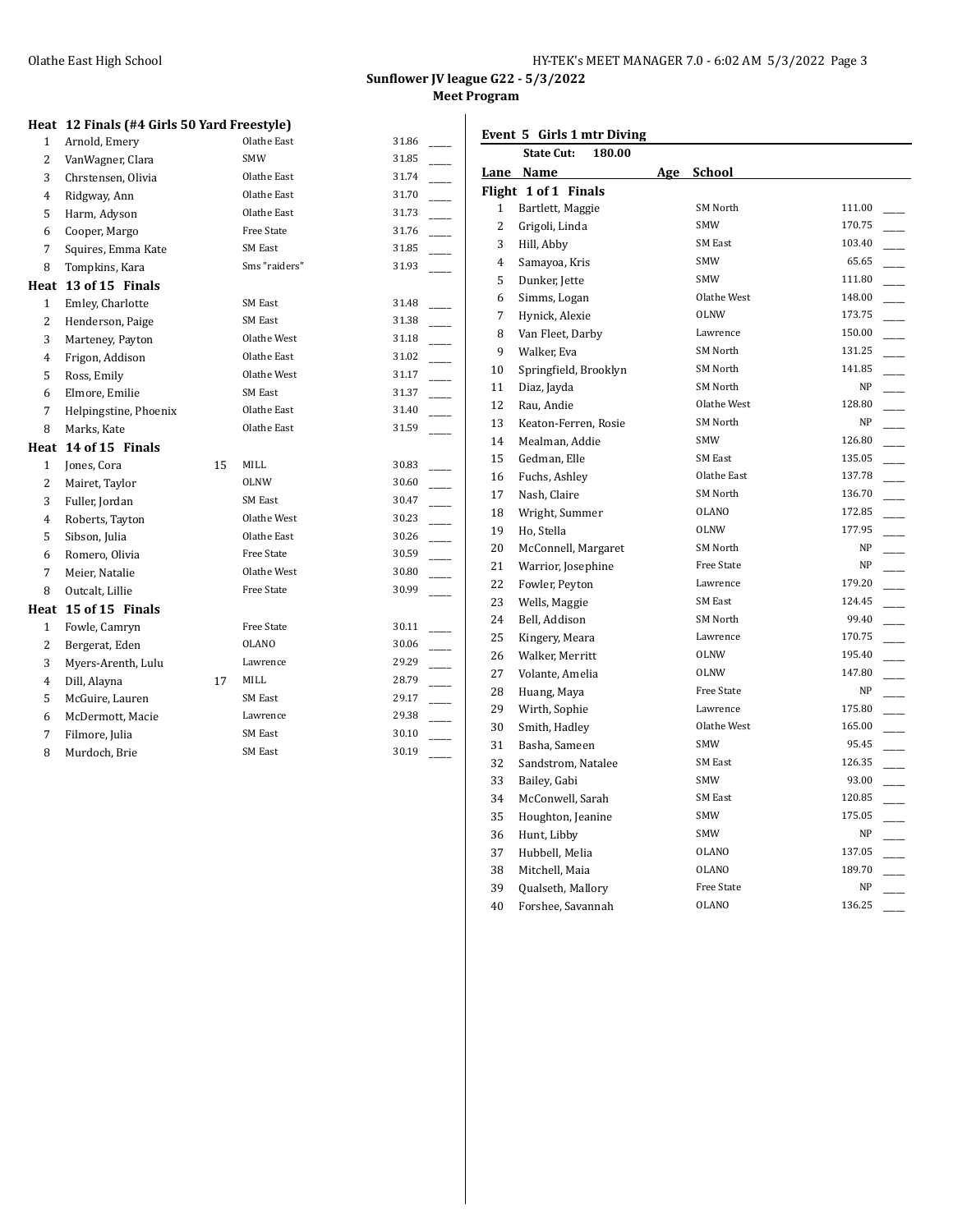**Sunflower JV league G22 - 5/3/2022**

**Meet Program**

## **Event 6 Girls 100 Yard Butterfly**

|      | State Cut:<br>1:05.26    |     |               |                  |
|------|--------------------------|-----|---------------|------------------|
|      | Consideratio:<br>1:08.52 |     |               |                  |
| Lane | Name                     | Age | <b>School</b> | <b>Seed Time</b> |
|      | Heat 1 of 1 Finals       |     |               |                  |
| 1    | Ross, Emily              |     | Olathe West   | 1:43.08          |
| 2    | Randall, Savannah        |     | Free State    | 1:33.42          |
| 3    | Klish. Isabel            |     | Lawrence      | 1:27.30          |
| 4    | Jones, Abi               |     | Lawrence      | 1:12.61          |
| 5    | Lister, Laci             |     | Olathe West   | 1:18.02          |
| 6    | Dill, Evalyn             | 15  | MILL.         | 1:28.07          |
| 7    | Define, Alexandria       |     | <b>OLNW</b>   | 1:40.74          |
| 8    | Shrader, Charlee         |     | SM North      | 1:57.87          |

#### **Event 7 Girls 100 Yard Freestyle**

**State Cut: 57.71 Consideratio: 1:00.60**

| Lane           | Name                  | Age | <b>School</b>  | <b>Seed Time</b> |
|----------------|-----------------------|-----|----------------|------------------|
| Heat           | 1 of 8 Finals         |     |                |                  |
| 3              | Kirkpatrick, Laiyah   | 14  | <b>MILL</b>    | 1:45.60          |
| 4              | Rojas-Bouhouch, Amani |     | Lawrence       | 1:42.68          |
| 5              | Nielsen, Gabriella    | 16  | MILL           | 1:45.59          |
| 6              | Guinto, Maya          |     | <b>SMW</b>     | NT               |
| Heat           | 2 of 8 Finals         |     |                |                  |
| $\mathbf{1}$   | Decker, Alex          |     | Olathe East    | 1:41.58          |
| $\overline{2}$ | Lopez Reyes, Betsy    |     | Sms "raiders"  | 1:35.02          |
| 3              | Diaz, Aimar           |     | Sms "raiders"  | 1:33.90          |
| 4              | Loss, Ashlyn          |     | <b>SMW</b>     | 1:31.77          |
| 5              | Reed, Anna            |     | Sms "raiders"  | 1:32.34          |
| 6              | Prestia, Lauren       | 15  | <b>MILL</b>    | 1:34.50          |
| 7              | Abebe, Meron          | 15  | <b>MILL</b>    | 1:40.50          |
| 8              | Hubbell, Callie       |     | Olathe East    | 1:42.60          |
|                | Heat 3 of 8 Finals    |     |                |                  |
| $\mathbf{1}$   | McLain, Marissa       |     | Sms "raiders"  | 1:28.83          |
| $\overline{2}$ | Keller, Gabby         | 14  | SM North       | 1:26.97          |
| 3              | Testa, Elena          |     | <b>OLNW</b>    | 1:22.84          |
| 4              | Beck, Vivian          |     | <b>SMW</b>     | 1:22.39          |
| 5              | Fisher, Shoshana      |     | Sms "raiders"  | 1:22.54          |
| 6              | Root, Poppy           |     | SM East        | 1:24.03          |
| 7              | Juarez, Zoe           |     | Olathe South   | 1:27.33          |
| 8              | Hernandez, Erika      |     | SM North       | 1:29.72          |
|                | Heat 4 of 8 Finals    |     |                |                  |
| $\mathbf{1}$   | McLaughlin, Sophia    |     | Lawrence       | 1:21.28          |
| 2              | Riggs, Tori           |     | <b>SMW</b>     | 1:20.72          |
| 3              | Koparanyan, Cecelia   |     | <b>OLNW</b>    | 1:20.15          |
| 4              | Montoya, Sofia        |     | <b>SMW</b>     | 1:18.59          |
| 5              | Nielsen, Shaye        | 18  | MILL           | 1:18.71          |
| 6              | Morse, Channing       |     | Lawrence       | 1:20.56          |
| 7              | Baldassaro, Isabel    |     | <b>SM East</b> | 1:20.93          |
| 8              | Flores, Kassandra     |     | <b>SMW</b>     | 1:22.18          |
|                |                       |     |                |                  |

# **Heat 5 of 8 Finals**

| $\mathbf{1}$   | Highfill, Rowan    |    | <b>OLNW</b>       | 1:17.53 |
|----------------|--------------------|----|-------------------|---------|
| 2              | Montgomery, Maggie |    | Sms "raiders"     | 1:17.25 |
| 3              | Leach, Lily        |    | Olathe East       | 1:16.00 |
| 4              | Hayden, Anna       |    | <b>Free State</b> | 1:15.19 |
| 5              | Wood, Caroline     |    | <b>SM East</b>    | 1:15.83 |
| 6              | Seyler, Colleen    |    | Olathe East       | 1:16.29 |
| 7              | Peach, Kaylee      |    | <b>SM North</b>   | 1:17.47 |
| 8              | Cash, Kessler      |    | <b>SMW</b>        | 1:18.38 |
|                | Heat 6 of 8 Finals |    |                   |         |
| 1              | VanWagner, Clara   |    | SMW               | 1:13.94 |
| $\overline{2}$ | Sturgeon, Rorie    |    | <b>Free State</b> | 1:13.21 |
| 3              | Chunduru, Sahitha  |    | <b>OLANO</b>      | 1:13.03 |
| 4              | Ridgway, Ann       |    | Olathe East       | 1:12.29 |
| 5              | Harm, Adyson       |    | Olathe East       | 1:12.61 |
| 6              | Holmes, Gabby      |    | <b>Free State</b> | 1:13.21 |
| 7              | Dobski, Kendall    |    | <b>Free State</b> | 1:13.53 |
| 8              | Grotzinger, Elliot |    | Sms "raiders"     | 1:14.91 |
| Heat           | 7 of 8 Finals      |    |                   |         |
| $\mathbf{1}$   | Emley, Charlotte   |    | <b>SM East</b>    | 1:12.07 |
| 2              | Murdoch, Brie      |    | <b>SM East</b>    | 1:11.31 |
| 3              | Chrstensen, Olivia |    | Olathe East       | 1:11.03 |
| 4              | Filmore, Julia     |    |                   |         |
|                |                    |    | <b>SM East</b>    | 1:10.39 |
| 5              | St. Onge, Channing |    | Lawrence          | 1:10.42 |
| 6              | Marteney, Payton   |    | Olathe West       | 1:11.10 |
| 7              | Cooper, Margo      |    | <b>Free State</b> | 1:12.05 |
| 8              | Fuller, Jordan     |    | <b>SM East</b>    | 1:12.22 |
|                | Heat 8 of 8 Finals |    |                   |         |
| $\mathbf{1}$   | Mairet, Taylor     |    | OLNW              | 1:09.67 |
| 2              | McGuire, Lauren    |    | <b>SM East</b>    | 1:08.87 |
| 3              | Blair, Phoebe      |    | Olathe South      | 1:06.88 |
| 4              | Dill, Alayna       | 17 | MILL              | 1:05.92 |
| 5              | Romero, Olivia     |    | <b>Free State</b> | 1:06.48 |
| 6              | Hartel, Maddie     |    | Olathe West       | 1:08.82 |
| 7              | Sibson, Julia      |    | Olathe East       | 1:09.53 |

#### **Event 8 Girls 500 Yard Freestyle**

**State Cut: 5:47.22**

|      | Consideratio:<br>6:04.58 |     |                   |                  |
|------|--------------------------|-----|-------------------|------------------|
| Lane | Name                     | Age | <b>School</b>     | <b>Seed Time</b> |
|      | Heat 1 of 2 Finals       |     |                   |                  |
| 3    | Mauldin, Ragan           |     | Lawrence          | 7:52.95          |
| 4    | London, Addie            |     | Lawrence          | 7:32.86          |
| 5.   | Meier, Natalie           |     | Olathe West       | 7:39.51          |
| 6    | Squires, Emma Kate       |     | SM East           | NT.              |
|      | Heat 2 of 2 Finals       |     |                   |                  |
| 1    | Miner, Kaitlyn           |     | Olathe West       | 7:09.98          |
| 2    | McDermott, Macie         |     | Lawrence          | 7:08.06          |
| 3    | Dummermuth, Elise        |     | SM North          | 6:52.72          |
| 4    | Unekis, Paige            |     | Lawrence          | 6:11.22          |
| 5    | Khosh, Nisa Kay          |     | <b>Free State</b> | 6:21.57          |
| 6    | Nelson, Halle            | 15  | MILL              | 6:56.95          |
| 7    | Randall, Savannah        |     | <b>Free State</b> | 7:09.30          |
| 8    | Henderson, Paige         |     | <b>SM East</b>    | 7:10.49          |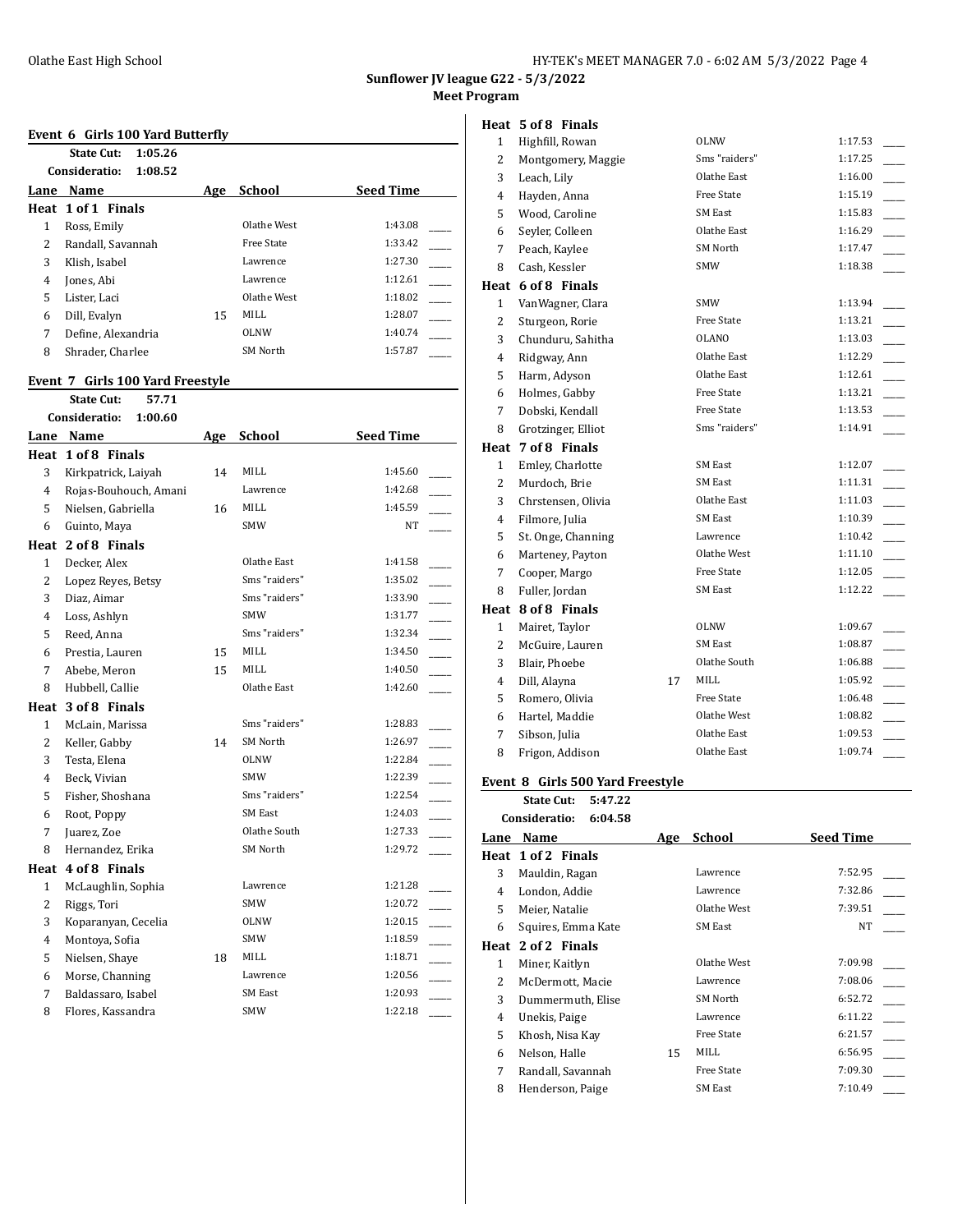| HY-TEK's MEET MANAGER 7.0 - 6:02 AM 5/3/2022 Page 5 |  |  |
|-----------------------------------------------------|--|--|
|-----------------------------------------------------|--|--|

# **Event 9 Girls 200 Yard Freestyle Relay**

| Event 9        | Girls 200 Yard Freestyle Relay        |       |                                         |  |
|----------------|---------------------------------------|-------|-----------------------------------------|--|
|                | <b>State Cut:</b><br>1:51.28          |       |                                         |  |
|                | Consideratio:<br>1:56.84              |       |                                         |  |
|                | Lane Team                             | Relay | <b>Seed Time</b>                        |  |
|                | Heat 1 of 4 Finals                    |       |                                         |  |
| 3              | Olathe West                           | C     | NT                                      |  |
|                | 1) Kochuashvili, Keti                 |       | 2) Rau, Abigail                         |  |
| $\overline{4}$ | 3) Zager, Josie<br><b>SM East</b>     | B     | 4) Sambo, Addi<br>NT                    |  |
|                |                                       |       | 2) Emley, Charlotte                     |  |
|                | 1) Root, Poppy<br>3) Chapman, Hadley  |       | 4) Kissick, Maggie                      |  |
| 5              | <b>SM East</b>                        | C     | NT                                      |  |
|                | 1) Rose, Kate                         |       | 2) Baldassaro, Isabel                   |  |
|                | 3) Dickerson, Maren                   |       | 4) Hakes, Bella                         |  |
|                | Heat 2 of 4 Finals                    |       |                                         |  |
| 2              | Olathe East                           | C     | 2:37.87                                 |  |
|                | 1) Leach, Lily                        |       | 2) Cleveland, Paige                     |  |
|                | 3) Decker, Alex                       |       | 4) Hubbell, Callie                      |  |
| 3              | OLNW                                  | B     | 2:29.79                                 |  |
|                | 1) Define, Alexandria                 |       | 2) Evans, Ava                           |  |
|                | 3) Highfill, Rowan                    |       | 4) Hunter, McKinley                     |  |
| $\overline{4}$ | Lawrence                              | B     | 2:18.60                                 |  |
|                | 1) Morse, Channing                    |       | 2) McLaughlin, Sophia                   |  |
|                | 3) Rodenbeek, Ima                     |       | 4) Klish, Isabel                        |  |
| 5              | <b>SMW</b>                            | C     | 2:27.61                                 |  |
|                | 1) Flores, Kassandra                  |       | 2) Loss, Ashlyn                         |  |
|                | 3) Foshee, Audrey                     |       | 4) Scoville, Reese                      |  |
| 6              | Olathe South                          | А     | 2:32.10                                 |  |
|                | 1) Haworth, Allie                     |       | 2) Frye, Lily                           |  |
|                | 3) Wilson, Kate                       |       | 4) Juarez, Zoe                          |  |
| 7              | MILL                                  | B     | 2:44.30                                 |  |
|                | 1) Fraitekh, Sireen 16                |       | 2) Abebe, Meron 15                      |  |
|                | 3) Kirkpatrick, Laiyah 14             |       | 4) Nielsen, Gabriella 16                |  |
|                | Heat 3 of 4 Finals                    |       |                                         |  |
| $\mathbf{1}$   | SMW                                   | B     | 2:15.44                                 |  |
|                | 1) Montoya, Sofia                     |       | 2) Beck, Vivian                         |  |
|                | 3) Riggs, Tori                        |       | 4) Deardorff, Claire                    |  |
| 2              | <b>OLANO</b>                          | А     | 2:12.50                                 |  |
|                | 1) Gardner, Lanie                     |       | 2) Kim, Linn                            |  |
|                | 3) Motter, Mayli                      |       | 4) Chunduru, Sahitha                    |  |
| 3              | SMW                                   | Α     | 2:11.43                                 |  |
|                | 1) Randle, Rylee<br>3) Tanner, Kierra |       | 2) Cash, Kessler<br>4) VanWagner, Clara |  |
| 4              | Olathe East                           | B     | 2:09.80                                 |  |
|                | 1) Arnold, Emery                      |       | 2) Davisson, Lila                       |  |
|                | 3) Seyler, Colleen                    |       | 4) Liu, Cherie                          |  |
| 5              | Free State                            | С     | 2:10.58                                 |  |
|                | 1) Hayden, Anna                       |       | 2) Shaw, Nikki                          |  |
|                | 3) Holmes, Gabby                      |       | 4) Chikanda, Anotida                    |  |
| 6              | Sms "raiders"                         | A     | 2:11.88                                 |  |
|                | 1) Fisher, Shoshana                   |       | 2) King, Isabella                       |  |
|                | 3) Montgomery, Maggie                 |       | 4) Tompkins, Kara                       |  |
| 7              | Olathe West                           | B     | 2:15.00                                 |  |
|                | 1) Harkrader, Emmy                    |       | 2) Rahe, Avery                          |  |
|                | 3) Hermreck, Rachel                   |       | 4) Self, Annie                          |  |
| 8              | <b>SM North</b>                       | A     | 2:15.97                                 |  |
|                | 1) Peach, Kaylee                      |       | 2) Mook, Kate                           |  |
|                | 3) Keller, Gabby 14                   |       | 4) Dummermuth, Elise                    |  |

# **Heat 4 of 4 Finals**

| $\overline{1}$ | OLNW                  | A |                          | 2:06.79 |  |
|----------------|-----------------------|---|--------------------------|---------|--|
|                | 1) Huang, Reeny       |   | 2) Bushie, Tiffany       |         |  |
|                | 3) Germanek, Kornelia |   | 4) Mairet, Taylor        |         |  |
| 2              | Olathe West           | A |                          | 2:04.00 |  |
|                | 1) Meier, Natalie     |   | 2) Marteney, Payton      |         |  |
|                | 3) Ross, Emily        |   | 4) Hartel, Maddie        |         |  |
| 3              | <b>Free State</b>     | A |                          | 2:01.89 |  |
|                | 1) Romero, Olivia     |   | 2) Outcalt, Lillie       |         |  |
|                | 3) Gao, May           |   | 4) Fowle, Camryn         |         |  |
| 4              | Lawrence              | A |                          | 1:58.58 |  |
|                | 1) Jones, Abi         |   | 2) Kohart, Ava           |         |  |
|                | 3) Myers-Arenth, Lulu |   | 4) Unekis, Paige         |         |  |
| 5              | <b>SM East</b>        | A |                          | 2:00.59 |  |
|                | 1) Squires, Emma Kate |   | 2) Wood, Caroline        |         |  |
|                | 3) Vottero, Yolande   |   | 4) Schiger, Kate         |         |  |
| 6              | MILL                  | A |                          | 2:02.86 |  |
|                | 1) Dill, Alayna 17    |   | 2) Dill, Evalyn 15       |         |  |
|                | 3) Clark, Joah 15     |   | 4) Jones, Cora 15        |         |  |
| 7              | Olathe East           | A |                          | 2:04.98 |  |
|                | 1) Sibson, Julia      |   | 2) Helpingstine, Phoenix |         |  |
|                | 3) Harm, Adyson       |   | 4) Marks, Kate           |         |  |
| 8              | <b>Free State</b>     | B |                          | 2:07.45 |  |
|                | 1) Dobski, Kendall    |   | 2) Robertson, Karsyn     |         |  |
|                | 3) Sturgeon, Rorie    |   | 4) Cooper, Margo         |         |  |
|                |                       |   |                          |         |  |

# **Event 10 Girls 100 Yard Backstroke**

**State Cut: 1:05.16**

|                          | Consideratio:<br>1:08.42 |     |                |                  |
|--------------------------|--------------------------|-----|----------------|------------------|
| Lane                     | Name                     | Age | School         | <b>Seed Time</b> |
| Heat                     | 1 of 5 Finals            |     |                |                  |
| 3                        | Comes, Rosemary          |     | <b>SM East</b> | <b>NT</b>        |
| 4                        | Theno, Madison           |     | <b>SMW</b>     | 2:00.08          |
| 5                        | Mezgebu, Afomia          |     | Olathe South   | 2:24.83          |
|                          | Heat 2 of 5 Finals       |     |                |                  |
| $\mathbf{1}$             | Wilson, Kate             |     | Olathe South   | 1:40.51          |
| 2                        | Hunter, McKinley         |     | <b>OLNW</b>    | 1:36.99          |
| 3                        | Brown, Radley            |     | <b>SM East</b> | 1:35.44          |
| 4                        | Yearout, Camryn          |     | Olathe East    | 1:33.07          |
| 5                        | Nielsen, Shaye           | 18  | <b>MILL</b>    | 1:34.64          |
| 6                        | Frye, Lily               |     | Olathe South   | 1:36.91          |
| 7                        | Peach, Kaylee            |     | SM North       | 1:39.52          |
| 8                        | Dull, Nevaeh             |     | SM North       | 1:49.44          |
| Heat                     | 3 of 5 Finals            |     |                |                  |
| $\mathbf{1}$             | Mauldin, Ragan           |     | Lawrence       | 1:31.28          |
| $\overline{\mathcal{L}}$ | Rau, Abigail             |     | Olathe West    | 1:29.03          |
| 3                        | Self, Annie              |     | Olathe West    | 1:27.82          |
| 4                        | Kim, Linn                |     | <b>OLANO</b>   | 1:27.36          |
| 5                        | Marks, Kate              |     | Olathe East    | 1:27.39          |
| 6                        | Haney, Katherine         | 15  | <b>MILL</b>    | 1:28.87          |
| 7                        | King, Isabella           |     | Sms "raiders"  | 1:30.74          |
| 8                        | Brundige, Larkin         |     | <b>SM East</b> | 1:32.61          |
|                          |                          |     |                |                  |